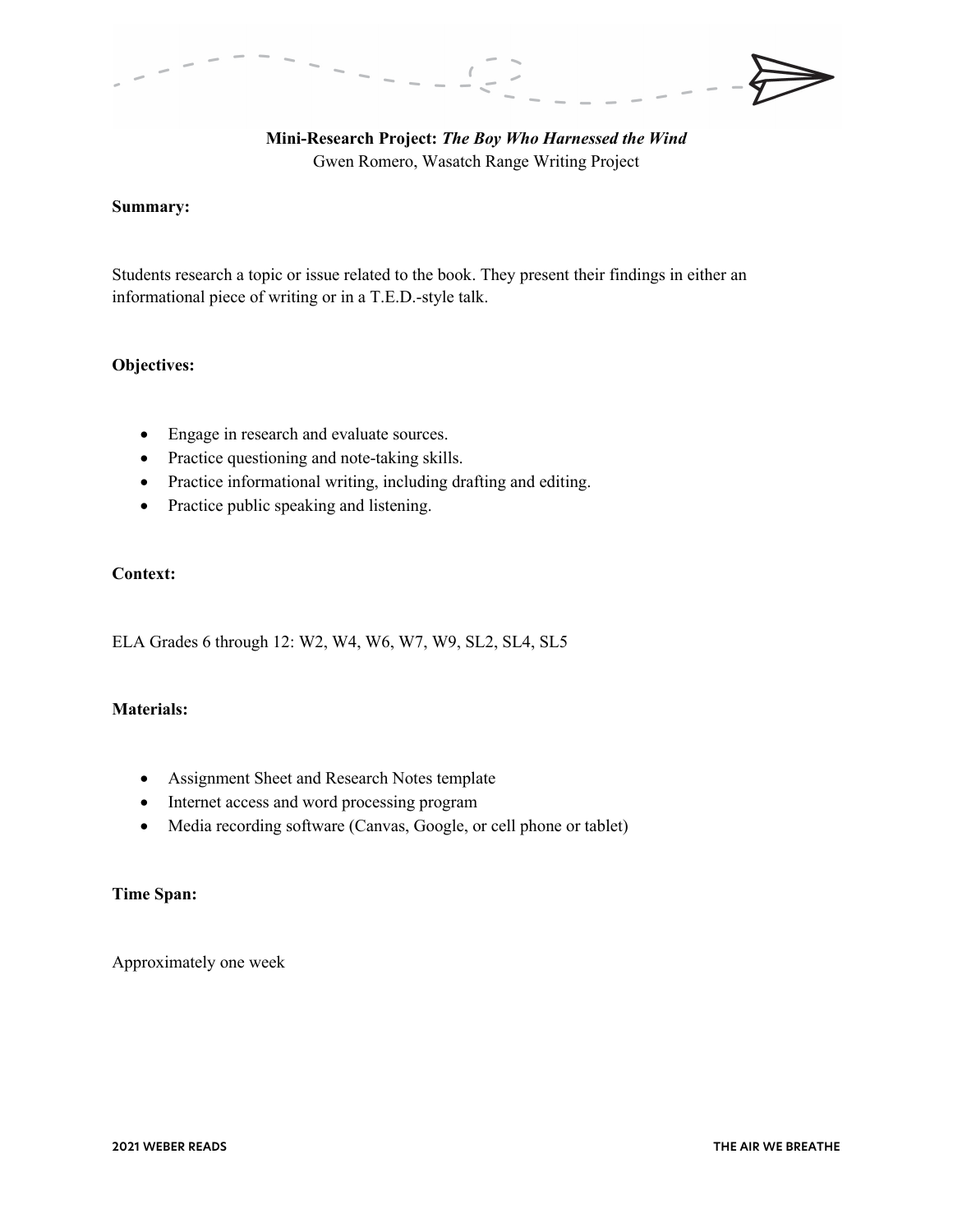## **Procedures:**

#### **Days 1 & 2**

- Explain that as a final project, each student will complete a mini-research project based on/inspired by the book and class discussions.
- Distribute Assignment Sheet; direct students to review Quick Research and Seminar notes.
- Together, brainstorm sample topics for students to research.
	- o Students spend the rest of this class session and at least one more session researching their chosen topics and working on their notes; teacher monitors on-task behaviors and skills through questioning sources and reviewing notes.

#### **Days 3–4+**

- Watch the following two T.E.D. Talks with William Kamkwamba:
	- o 2007: Question and Answer https://www.ted.com/talks/william\_kamkwamba\_how\_i\_built\_a\_windmill o 2009: Speech
		- https://www.ted.com/talks/william\_kamkwamba\_how\_i\_harnessed\_the\_wind?language=en
- Discuss the structure of each video and Kamkwamba's public speaking style.
- Explain that each version has a script—a draft of the  $Q&AA$  and a draft of the speech—to give each structure but that Kamkwamba does not rigidly follow those. However, he has practiced what he is saying, clearly a bit more in the second talk than the first.
- Each student then commits to which structure to follow and uses the videos as models.
- Work students through a rough draft, edits, and a polished script—as with any written piece. (Approx. 2 to 3 days.)
	- $\circ$  If you have students record their talks, take class time to demo a couple of media recording options, or you may choose to have students present their talks live.

#### **Final day(s)**

Students present their talks.\* \*Depending on the class dynamic, I sometimes just have students submit their work to me.

#### **Follow-up and Extensions:**

(See additional lessons.) Expand to a full research project and formal paper. Expand to formal presentations. Have students/ groups select another work to read, discuss, and complete follow-up research.

#### **Rationale:**

Students need to practice short and long research pieces in addition to developing writing and presentation skills for college and career readiness. By connecting research to topics, they can then build that knowledge base and spark more interest in developing questioning and research skills.

## **Contact information:** gromero@morgansd.org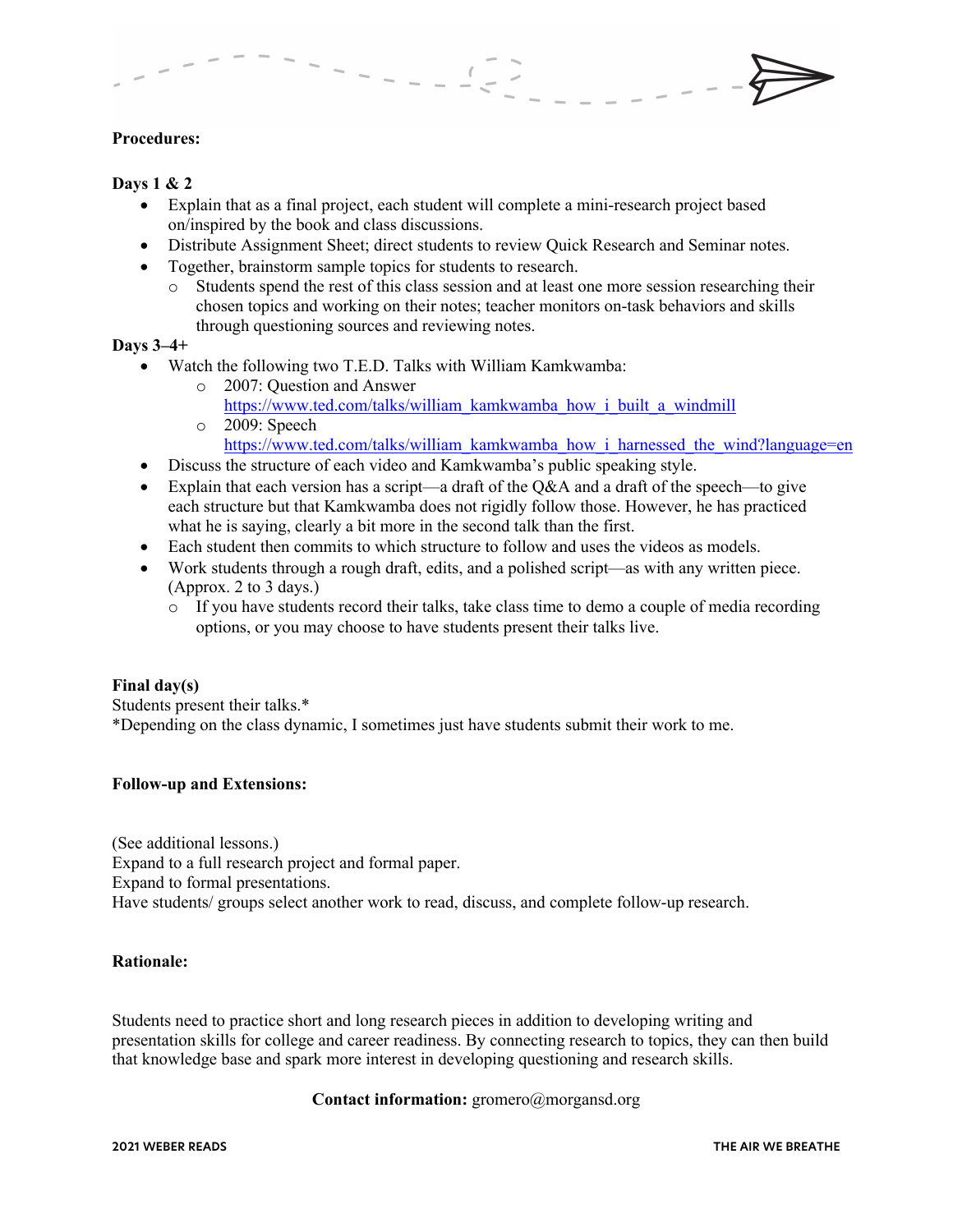

## **Your Name:**

# **Mini-Research Project:** *The Boy Who Harnessed the Wind* Assignment Sheet

Complete each of the following tasks:

**Task 1:** Brainstorm possible topics for your project; you may include class-generated ideas or just your own ideas. Use this space.

**Task 2:** Choose your topic:

**Task 3:** Which types of sources would be most useful for you to find information for this project? Circle them. Be prepared to explain why you chose these.

| encyclopedia | news article | magazine article    | journal     |
|--------------|--------------|---------------------|-------------|
| textbook     | almanac      | historical document | documentary |
| Other?       |              |                     |             |

#### **Notes**:

This is a short project, so book-length sources will be too much to use effectively. Use the index in any textbook/book source to focus on essential pages/chapters.

Blogs, commentaries, open-post sites are not inherently credible. Only use those written by the source if you are researching a person. Only use blogs that are professional and have appropriately credentialed writers.

**Task 4: Research.** Complete the following notes for a minimum of two *credible* sources (appropriate credentials) of different types (see list above).

## **Source 1**

Title: Writer/editor: Date published/posted/updated/copyright: Website: 1 to 2 sentence summary:

Essential Notes **Significance of Details**